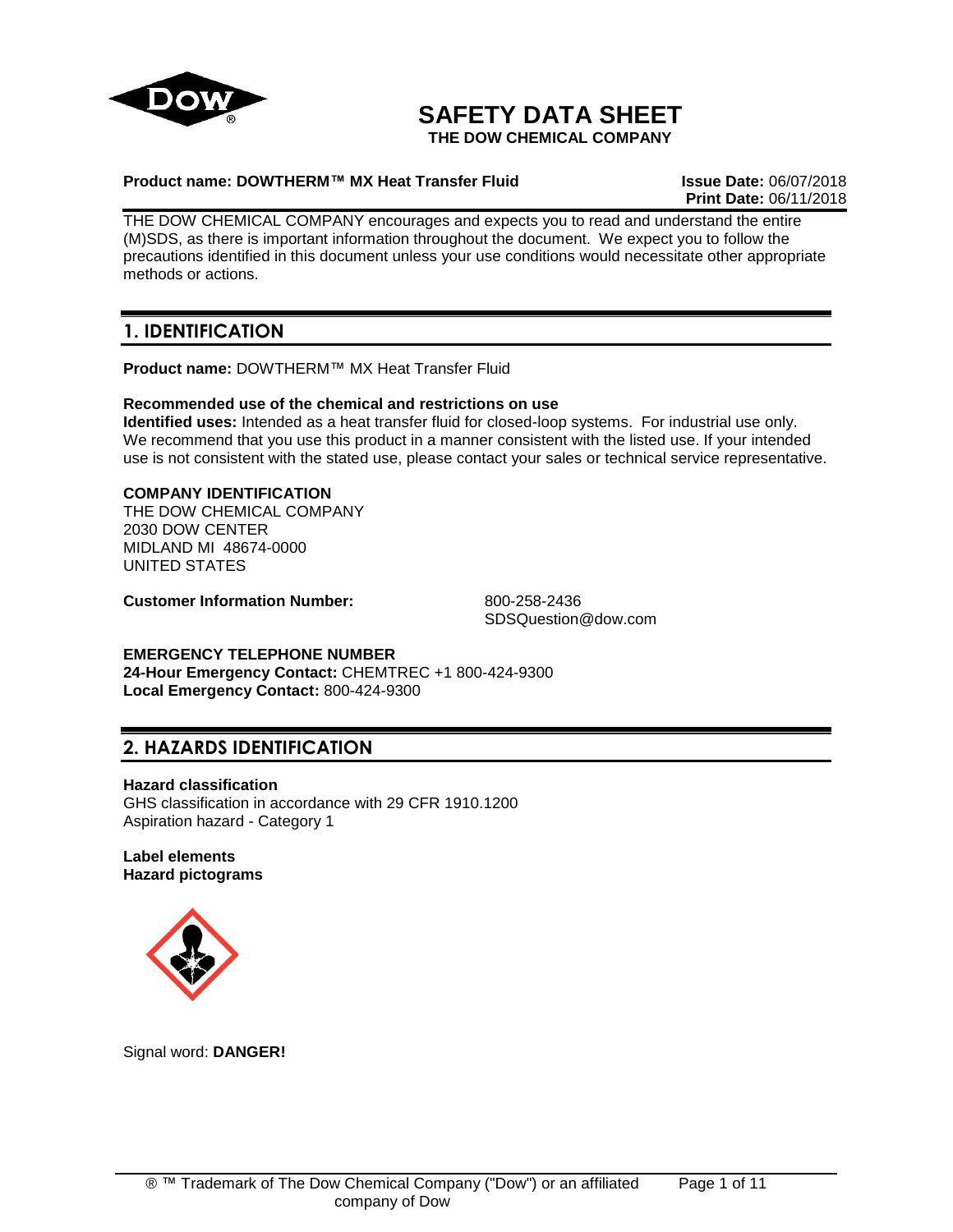#### **Hazards**

May be fatal if swallowed and enters airways.

## **Precautionary statements**

**Response** IF SWALLOWED: Immediately call a POISON CENTER/doctor. Do NOT induce vomiting.

#### **Storage**

Store locked up.

### **Disposal**

Dispose of contents/ container to an approved waste disposal plant.

#### **Other hazards**

No data available

## **3. COMPOSITION/INFORMATION ON INGREDIENTS**

| This product is a mixture. |  |
|----------------------------|--|
|----------------------------|--|

| <b>Component</b>                  | <b>CASRN</b> | <b>Concentration</b> |
|-----------------------------------|--------------|----------------------|
|                                   |              |                      |
| 1,1-Biphenyl, bis(1-methylethyl)- | 69009-90-1   | $60.0 - 100.0 %$     |
| Triisopropylbiphenyl              | 29225-91-0   | $3.0 - 7.0 \%$       |

## **4. FIRST AID MEASURES**

## **Description of first aid measures**

### **General advice:**

First Aid responders should pay attention to self-protection and use the recommended protective clothing (chemical resistant gloves, splash protection). If potential for exposure exists refer to Section 8 for specific personal protective equipment.

**Inhalation:** Move person to fresh air; if effects occur, consult a physician.

**Skin contact:** Wash off with plenty of water. Suitable emergency safety shower facility should be available in work area.

**Eye contact:** Flush eyes thoroughly with water for several minutes. Remove contact lenses after the initial 1-2 minutes and continue flushing for several additional minutes. If effects occur, consult a physician, preferably an ophthalmologist.

**Ingestion:** Do not induce vomiting. Call a physician and/or transport to emergency facility immediately.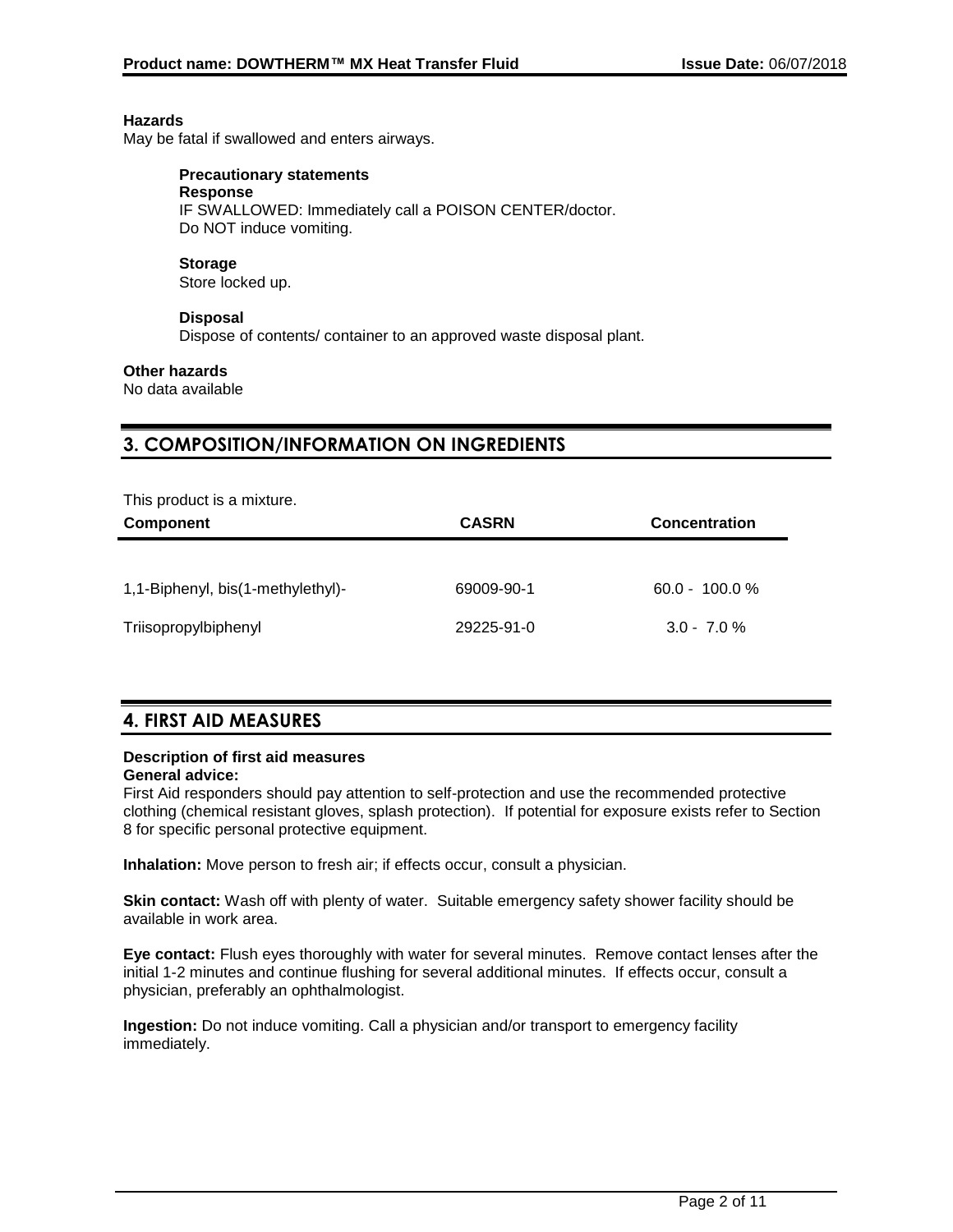#### **Most important symptoms and effects, both acute and delayed:**

Aside from the information found under Description of first aid measures (above) and Indication of immediate medical attention and special treatment needed (below), any additional important symptoms and effects are described in Section 11: Toxicology Information.

#### **Indication of any immediate medical attention and special treatment needed**

**Notes to physician:** Maintain adequate ventilation and oxygenation of the patient. May cause asthma-like (reactive airways) symptoms. Bronchodilators, expectorants, antitussives and corticosteroids may be of help. The decision of whether to induce vomiting or not should be made by a physician. If lavage is performed, suggest endotracheal and/or esophageal control. Danger from lung aspiration must be weighed against toxicity when considering emptying the stomach. No specific antidote. Treatment of exposure should be directed at the control of symptoms and the clinical condition of the patient. Skin contact may aggravate preexisting dermatitis. Repeated excessive exposure may aggravate preexisting lung disease.

## **5. FIREFIGHTING MEASURES**

**Suitable extinguishing media:** Water fog or fine spray. Dry chemical fire extinguishers. Carbon dioxide fire extinguishers. Foam. General purpose synthetic foams (including AFFF type) or protein foams are preferred if available. Alcohol resistant foams (ATC type) may function.

**Unsuitable extinguishing media:** Do not use direct water stream. May spread fire.

#### **Special hazards arising from the substance or mixture**

**Hazardous combustion products:** During a fire, smoke may contain the original material in addition to combustion products of varying composition which may be toxic and/or irritating. Combustion products may include and are not limited to: Carbon monoxide. Carbon dioxide.

**Unusual Fire and Explosion Hazards:** Violent steam generation or eruption may occur upon application of direct water stream to hot liquids. Liquid mist of this product can burn. Flammable concentrations of vapor can accumulate at temperatures above flash point; see Section 9. Dense smoke is produced when product burns.

### **Advice for firefighters**

**Fire Fighting Procedures:** Keep people away. Isolate fire and deny unnecessary entry. Do not use direct water stream. May spread fire. Burning liquids may be moved by flushing with water to protect personnel and minimize property damage. Contain fire water run-off if possible. Fire water run-off, if not contained, may cause environmental damage. Review the "Accidental Release Measures" and the "Ecological Information" sections of this (M)SDS.

**Special protective equipment for firefighters:** Wear positive-pressure self-contained breathing apparatus (SCBA) and protective fire fighting clothing (includes fire fighting helmet, coat, trousers, boots, and gloves). Avoid contact with this material during fire fighting operations. If contact is likely, change to full chemical resistant fire fighting clothing with self-contained breathing apparatus. If this is not available, wear full chemical resistant clothing with self-contained breathing apparatus and fight fire from a remote location. For protective equipment in post-fire or non-fire clean-up situations, refer to the relevant sections.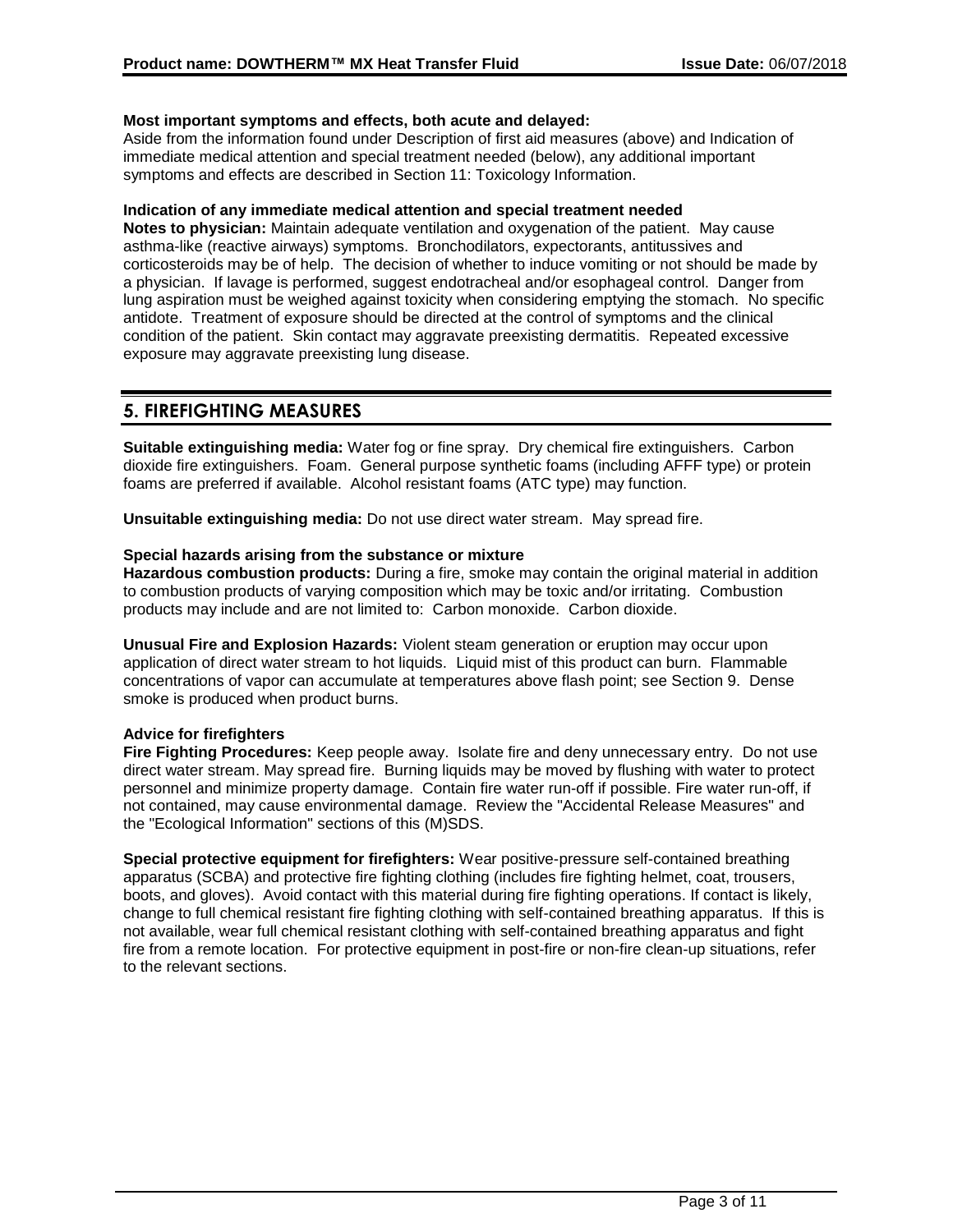## **6. ACCIDENTAL RELEASE MEASURES**

**Personal precautions, protective equipment and emergency procedures:** Isolate area. Keep unnecessary and unprotected personnel from entering the area. Keep upwind of spill. Ventilate area of leak or spill. Refer to section 7, Handling, for additional precautionary measures. Use appropriate safety equipment. For additional information, refer to Section 8, Exposure Controls and Personal Protection.

**Environmental precautions:** Prevent from entering into soil, ditches, sewers, waterways and/or groundwater. See Section 12, Ecological Information.

**Methods and materials for containment and cleaning up:** Small spills: Absorb with materials such as: Non-combustible material. Collect in suitable and properly labeled containers. Large spills: Dike area to contain spill. Collect in suitable and properly labeled open containers. Wash the spill site with large quantities of water. See Section 13, Disposal Considerations, for additional information.

## **7. HANDLING AND STORAGE**

**Precautions for safe handling:** Avoid contact with eyes, skin, and clothing. Do not swallow. Avoid breathing vapor. Wash thoroughly after handling. Keep container closed. Use with adequate ventilation. See Section 8, EXPOSURE CONTROLS AND PERSONAL PROTECTION. Spills of these organic materials on hot fibrous insulations may lead to lowering of the autoignition temperatures possibly resulting in spontaneous combustion.

**Conditions for safe storage:** Do not store in: Opened or unlabeled containers. Store in tightly closed container. Store away from incompatible materials. See STABILITY AND REACTIVITY section. See Section 10 for more specific information. Additional storage and handling information on this product may be obtained by calling your sales or customer service contact.

### **Storage stability**

**Shelf life: Use within** 60 Month

## **8. EXPOSURE CONTROLS/PERSONAL PROTECTION**

#### **Control parameters**

If exposure limits exist, they are listed below. If no exposure limits are displayed, then no values are applicable.

### **Exposure controls**

**Engineering controls:** Use local exhaust ventilation, or other engineering controls to maintain airborne levels below exposure limit requirements or guidelines. If there are no applicable exposure limit requirements or guidelines, general ventilation should be sufficient for most operations. Local exhaust ventilation may be necessary for some operations.

#### **Individual protection measures**

**Eye/face protection:** Use safety glasses (with side shields). If exposure causes eye discomfort, use a full-face respirator.

#### **Skin protection**

**Hand protection:** Use gloves chemically resistant to this material. Examples of preferred glove barrier materials include: Polyethylene. Ethyl vinyl alcohol laminate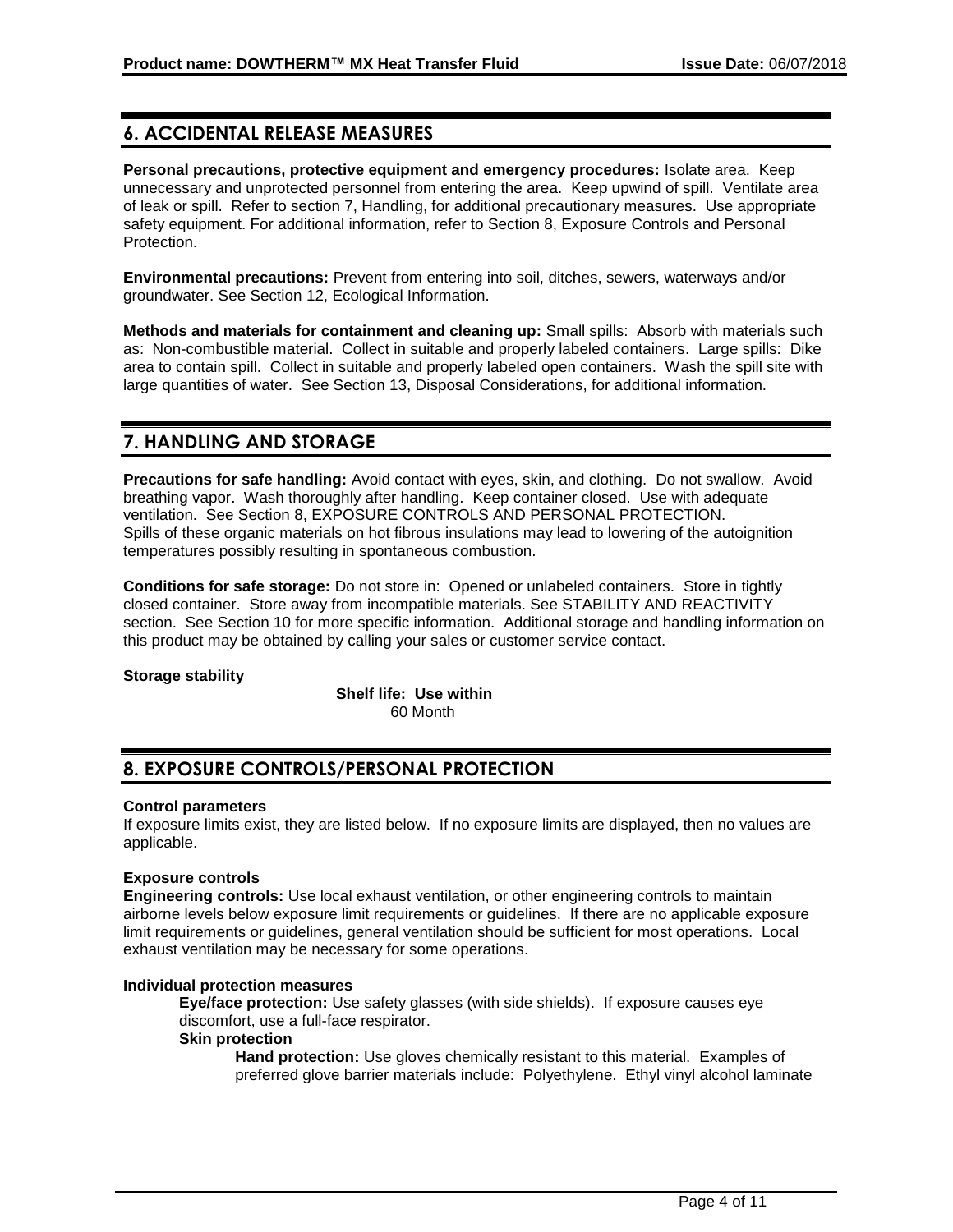("EVAL"). Polyvinyl alcohol ("PVA"). Polyvinyl chloride ("PVC" or "vinyl"). Styrene/butadiene rubber. Viton. Examples of acceptable glove barrier materials include: Butyl rubber. Chlorinated polyethylene. Neoprene. Nitrile/butadiene rubber ("nitrile" or "NBR"). NOTICE: The selection of a specific glove for a particular application and duration of use in a workplace should also take into account all relevant workplace factors such as, but not limited to: Other chemicals which may be handled, physical requirements (cut/puncture protection, dexterity, thermal protection), potential body reactions to glove materials, as well as the instructions/specifications provided by the glove supplier.

**Other protection:** Use protective clothing chemically resistant to this material. Selection of specific items such as face shield, boots, apron, or full body suit will depend on the task.

**Respiratory protection:** Respiratory protection should be worn when there is a potential to exceed the exposure limit requirements or guidelines. If there are no applicable exposure limit requirements or guidelines, wear respiratory protection when adverse effects, such as respiratory irritation or discomfort have been experienced, or where indicated by your risk assessment process. For most conditions no respiratory protection should be needed; however, if discomfort is experienced, use an approved air-purifying respirator. The following should be effective types of air-purifying respirators: Organic vapor cartridge with a particulate pre-filter.

## **9. PHYSICAL AND CHEMICAL PROPERTIES**

#### **Appearance**

| <b>Physical state</b>                             | Liquid.                                |
|---------------------------------------------------|----------------------------------------|
| Color                                             | Colorless to yellow                    |
| Odor                                              | Very slight                            |
| <b>Odor Threshold</b>                             | No test data available                 |
| рH                                                | Not applicable                         |
| <b>Melting point/range</b>                        | $-40$ °C ( $-40$ °F) Literature        |
| <b>Freezing point</b>                             | < -25 °C (< -13 °F) Literature         |
| Boiling point (760 mmHg)                          | 300 - 330 °C (572 - 626 °F) Literature |
| <b>Flash point</b>                                | closed cup 149 °C (300 °F) Closed Cup  |
| <b>Evaporation Rate (Butyl Acetate</b><br>= 1)    | $< 0.1$ Estimated.                     |
| Flammability (solid, gas)                         | Not applicable to liquids              |
| <b>Lower explosion limit</b>                      | Not determined                         |
| <b>Upper explosion limit</b>                      | Not determined                         |
| <b>Vapor Pressure</b>                             | 0.01 mmHg at 25 °C (77 °F) Literature  |
| <b>Relative Vapor Density (air = 1)</b>           | 8.1 at 20 °C (68 °F) Literature        |
| <b>Relative Density (water = 1)</b>               | 0.96 at 25 °C (77 °F) Literature       |
| <b>Water solubility</b>                           | Not determined                         |
| <b>Partition coefficient: n-</b><br>octanol/water | No data available                      |
| <b>Auto-ignition temperature</b>                  | 420 °C (788 °F) ASTM E659              |
| <b>Decomposition temperature</b>                  | No test data available                 |
|                                                   |                                        |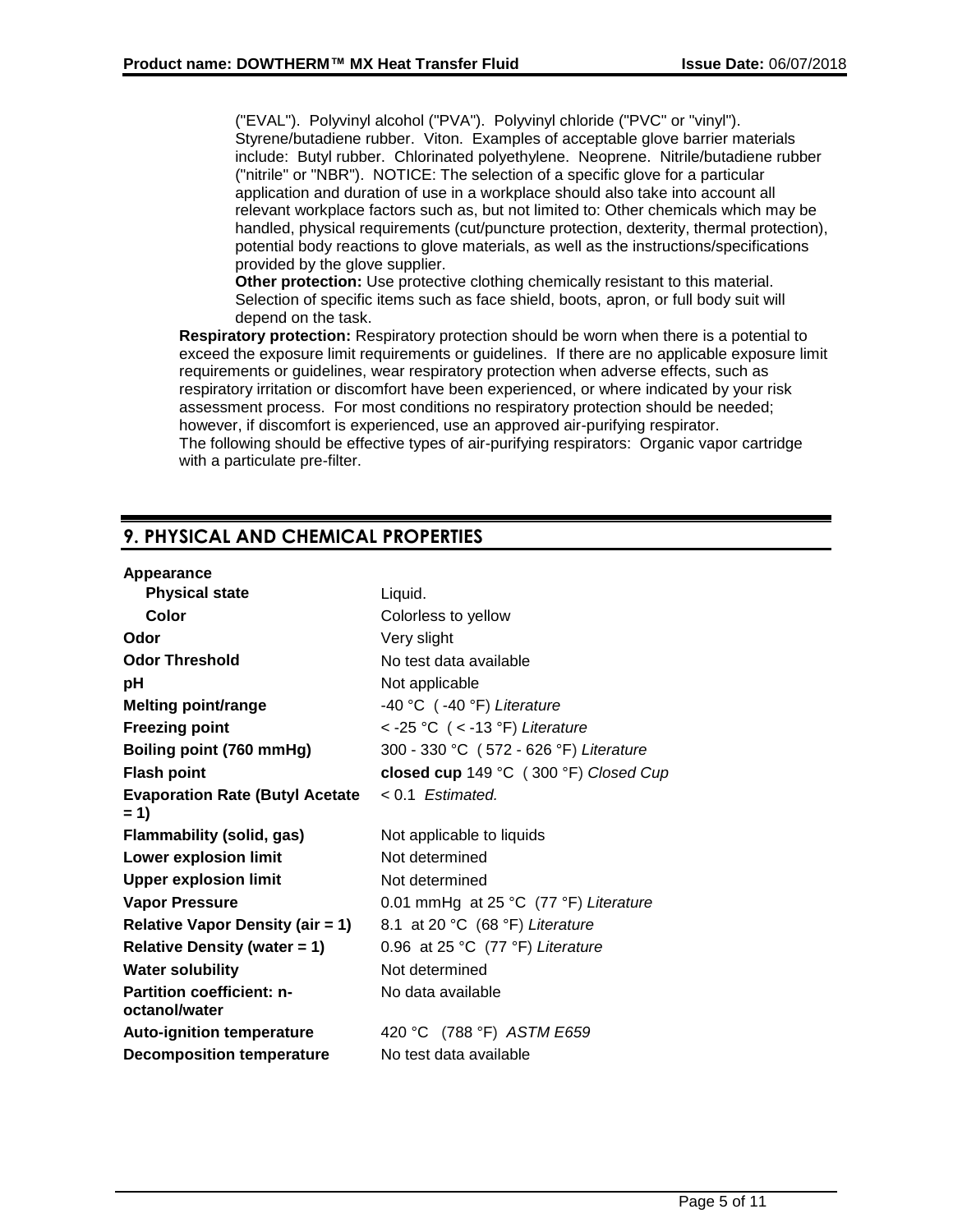**Explosive properties** No data available **Oxidizing properties** No data available **Molecular weight** No data available

**Kinematic Viscosity** 21.1 cSt at 20 °C (68 °F) *Literature*

NOTE: The physical data presented above are typical values and should not be construed as a specification.

## **10. STABILITY AND REACTIVITY**

**Reactivity:** No data available

**Chemical stability:** Thermally stable at typical use temperatures.

**Possibility of hazardous reactions:** Polymerization will not occur.

**Conditions to avoid:** Exposure to elevated temperatures can cause product to decompose.

**Incompatible materials:** Avoid contact with oxidizing materials.

**Hazardous decomposition products:** Decomposition products depend upon temperature, air supply and the presence of other materials.

## **11. TOXICOLOGICAL INFORMATION**

*Toxicological information appears in this section when such data is available.*

#### **Acute toxicity**

#### **Acute oral toxicity**

Very low toxicity if swallowed. Harmful effects not anticipated from swallowing small amounts. Swallowing may result in gastrointestinal irritation.

For the major component(s): LD50, Rat, > 5,000 mg/kg

#### **Acute dermal toxicity**

Prolonged skin contact is unlikely to result in absorption of harmful amounts.

For the major component(s): LD50, Rabbit, > 5,000 mg/kg

#### **Acute inhalation toxicity**

No adverse effects are anticipated from single exposure to vapor. Excessive exposure may cause irritation to upper respiratory tract (nose and throat). As product: The LC50 has not been determined.

#### **Skin corrosion/irritation**

Brief contact may cause slight skin irritation with local redness. May cause drying and flaking of the skin.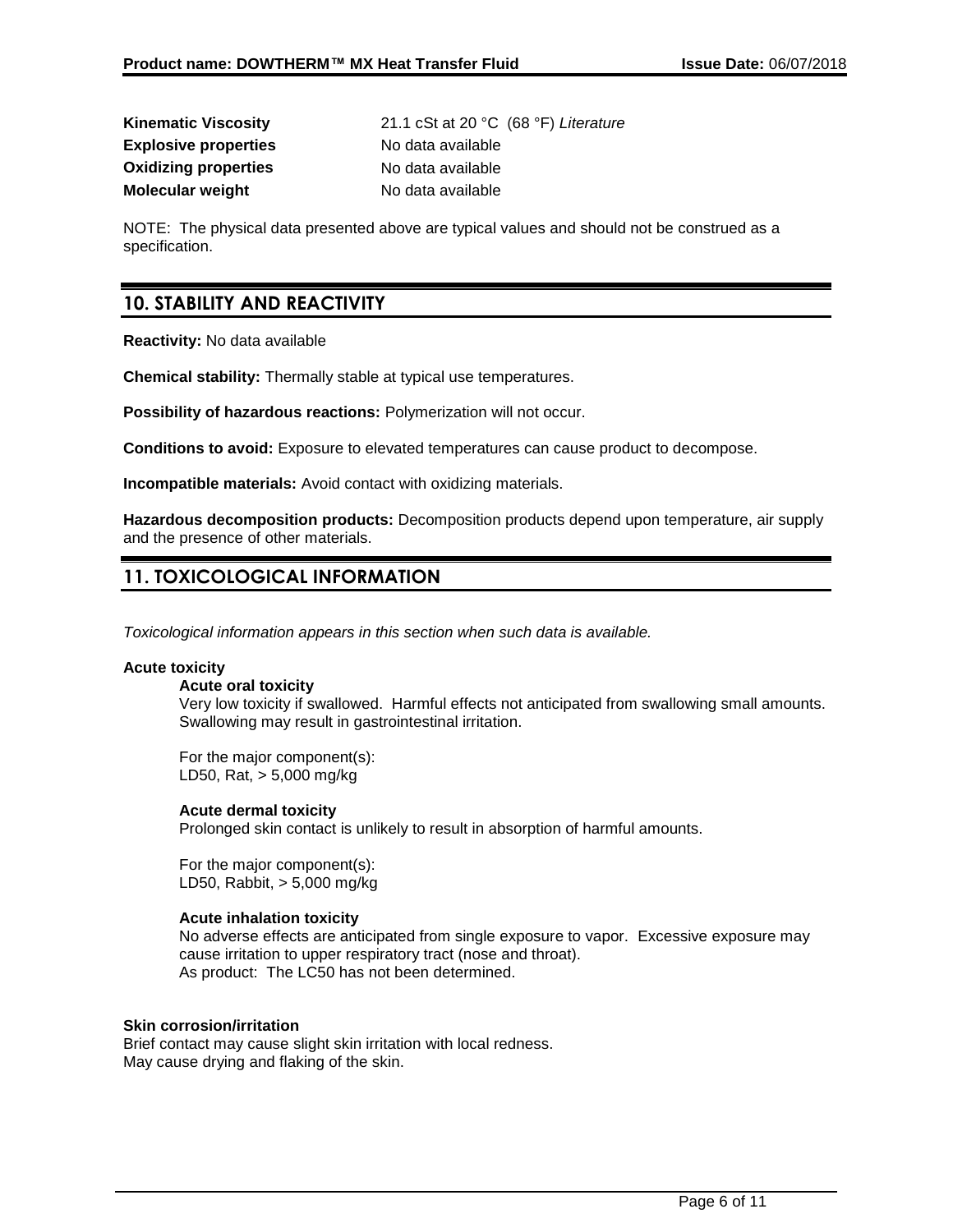#### **Serious eye damage/eye irritation**

May cause slight eye irritation. Vapor may cause eye irritation experienced as mild discomfort and redness.

#### **Sensitization**

Did not cause allergic skin reactions when tested in guinea pigs.

For respiratory sensitization: No relevant information found.

#### **Specific Target Organ Systemic Toxicity (Single Exposure)**

Evaluation of available data suggests that this material is not an STOT-SE toxicant.

#### **Specific Target Organ Systemic Toxicity (Repeated Exposure)** No relevant data found.

#### **Carcinogenicity**

No relevant data found.

**Teratogenicity** No relevant data found.

**Reproductive toxicity**

No relevant data found.

**Mutagenicity** In vitro genetic toxicity studies were negative.

#### **Aspiration Hazard**

May be fatal if swallowed and enters airways.

### **COMPONENTS INFLUENCING TOXICOLOGY:**

#### **1,1-Biphenyl, bis(1-methylethyl)-**

#### **Acute inhalation toxicity** No adverse effects are anticipated from single exposure to vapor.

The LC50 value is greater than the Maximum Attainable Concentration.

#### **Triisopropylbiphenyl**

#### **Acute inhalation toxicity**

No adverse effects are anticipated from single exposure to vapor.

The LC50 value is greater than the Maximum Attainable Concentration.

## **12. ECOLOGICAL INFORMATION**

*Ecotoxicological information appears in this section when such data is available.*

#### **Toxicity**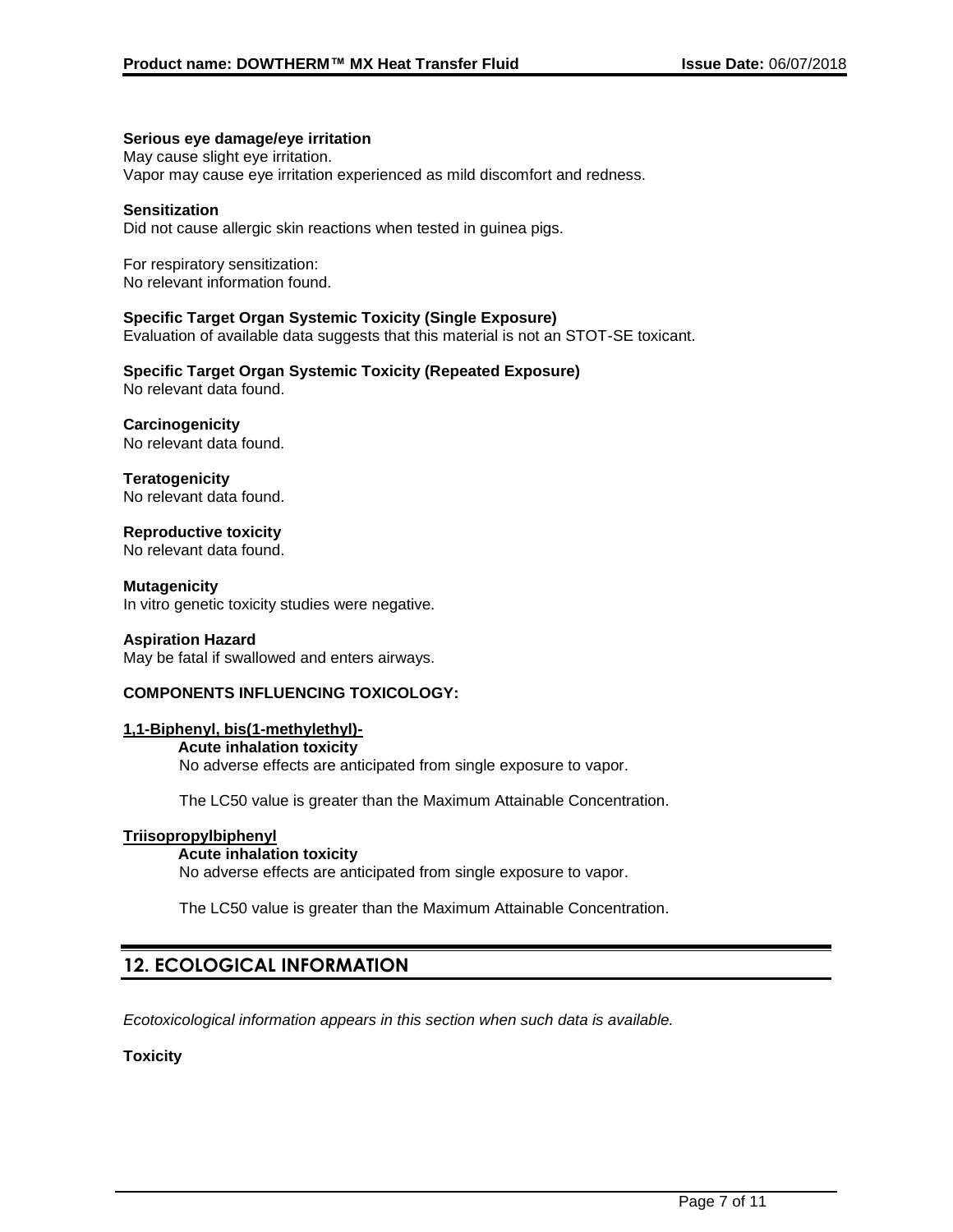### **1,1-Biphenyl, bis(1-methylethyl)-**

**Acute toxicity to fish** Not expected to be acutely toxic to aquatic organisms. No toxicity at the limit of solubility LC50, Oncorhynchus mykiss (rainbow trout), flow-through test, 96 Hour, > 0.00824 mg/l, Directive 67/548/EEC, Annex V, C.1.

#### **Acute toxicity to aquatic invertebrates**

No toxicity at the limit of solubility EC50, Daphnia magna (Water flea), 48 Hour, > 0.00452 mg/l, Directive 67/548/EEC, Annex V, C.2.

#### **Acute toxicity to algae/aquatic plants**

No toxicity at the limit of solubility EC50, Selenastrum capricornutum (green algae), 72 Hour, > 0.010 mg/l No toxicity at the limit of solubility NOEC, Selenastrum capricornutum (green algae), 72 Hour, 0.010 mg/l

#### **Triisopropylbiphenyl**

#### **Acute toxicity to fish**

Based on information for a similar material: Not expected to be acutely toxic to aquatic organisms. No toxicity at the limit of solubility

### **Persistence and degradability**

#### **1,1-Biphenyl, bis(1-methylethyl)-**

**Biodegradability:** No relevant information found.

#### **Triisopropylbiphenyl**

**Biodegradability:** No relevant information found.

#### **Bioaccumulative potential**

**Bioaccumulation:** No relevant data found.

#### **Mobility in soil**

No relevant data found.

## **13. DISPOSAL CONSIDERATIONS**

**Disposal methods:** DO NOT DUMP INTO ANY SEWERS, ON THE GROUND, OR INTO ANY BODY OF WATER. All disposal practices must be in compliance with all Federal, State/Provincial and local laws and regulations. Regulations may vary in different locations. Waste characterizations and compliance with applicable laws are the responsibility solely of the waste generator. AS YOUR SUPPLIER, WE HAVE NO CONTROL OVER THE MANAGEMENT PRACTICES OR MANUFACTURING PROCESSES OF PARTIES HANDLING OR USING THIS MATERIAL. THE INFORMATION PRESENTED HERE PERTAINS ONLY TO THE PRODUCT AS SHIPPED IN ITS INTENDED CONDITION AS DESCRIBED IN MSDS SECTION: Composition Information. FOR UNUSED & UNCONTAMINATED PRODUCT, the preferred options include sending to a licensed, permitted: Recycler. Reclaimer. Incinerator or other thermal destruction device.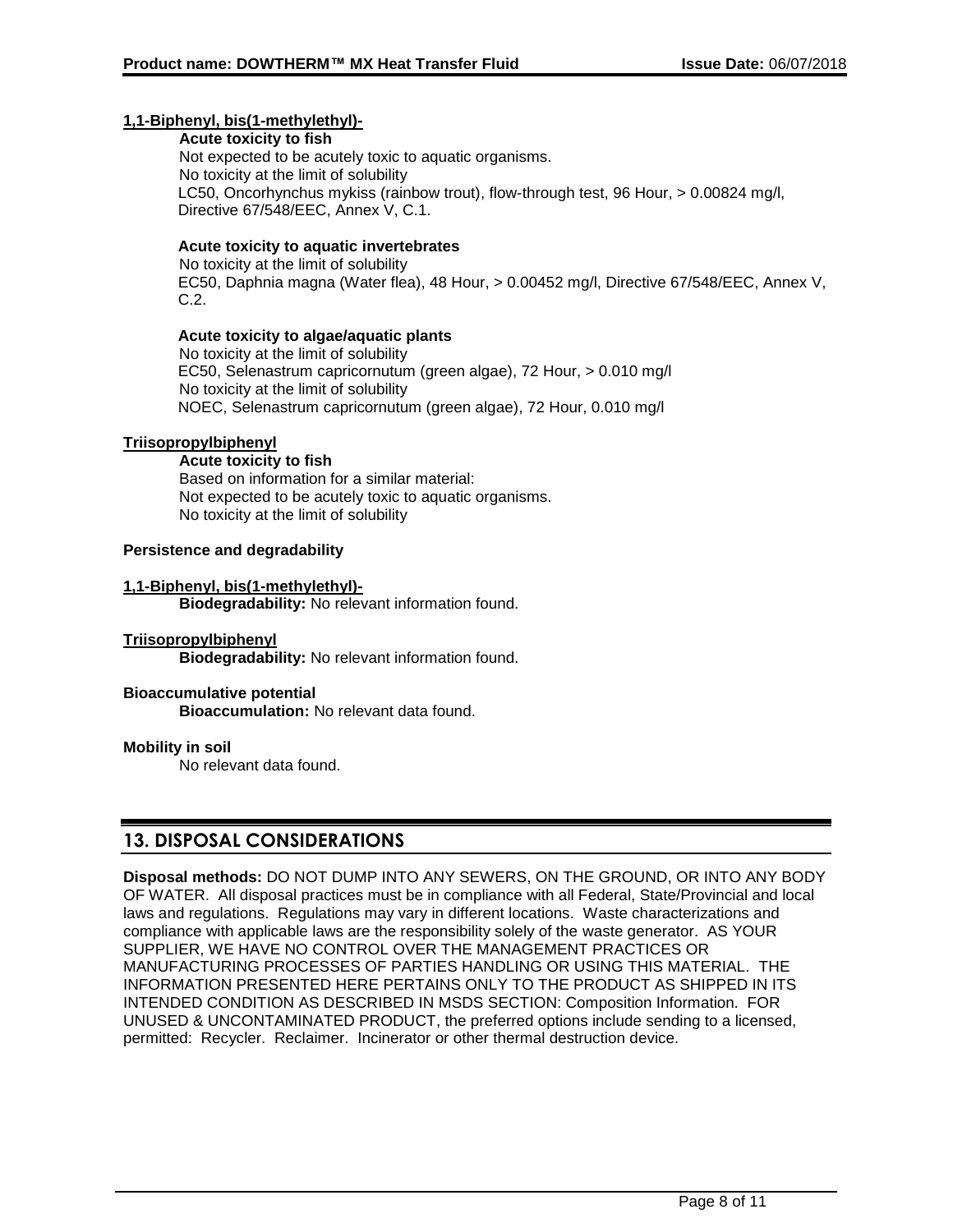## **14. TRANSPORT INFORMATION**

**Transport in bulk** 

**IBC or IGC Code**

### **DOT**

Not regulated for transport

### **Classification for SEA transport (IMO-IMDG):**

Not regulated for transport **according to Annex I or II of MARPOL 73/78 and the**  Consult IMO regulations before transporting ocean bulk

**Classification for AIR transport (IATA/ICAO):**

Not regulated for transport

This information is not intended to convey all specific regulatory or operational requirements/information relating to this product. Transportation classifications may vary by container volume and may be influenced by regional or country variations in regulations. Additional transportation system information can be obtained through an authorized sales or customer service representative. It is the responsibility of the transporting organization to follow all applicable laws, regulations and rules relating to the transportation of the material.

## **15. REGULATORY INFORMATION**

**Superfund Amendments and Reauthorization Act of 1986 Title III (Emergency Planning and Community Right-to-Know Act of 1986) Sections 311 and 312** Aspiration hazard

#### **Superfund Amendments and Reauthorization Act of 1986 Title III (Emergency Planning and Community Right-to-Know Act of 1986) Section 313**

This material does not contain any chemical components with known CAS numbers that exceed the threshold (De Minimis) reporting levels established by SARA Title III, Section 313.

#### **Pennsylvania (Worker and Community Right-To-KnowAct): Pennsylvania Hazardous Substances List and/or Pennsylvania Environmental Hazardous Substance List:**

To the best of our knowledge, this product does not contain chemicals at levels which require reporting under this statute.

### **California Prop. 65**

This product does not contain any chemicals known to State of California to cause cancer, birth defects, or any other reproductive harm.

### **United States TSCA Inventory (TSCA)**

All components of this product are in compliance with the inventory listing requirements of the U.S. Toxic Substances Control Act (TSCA) Chemical Substance Inventory.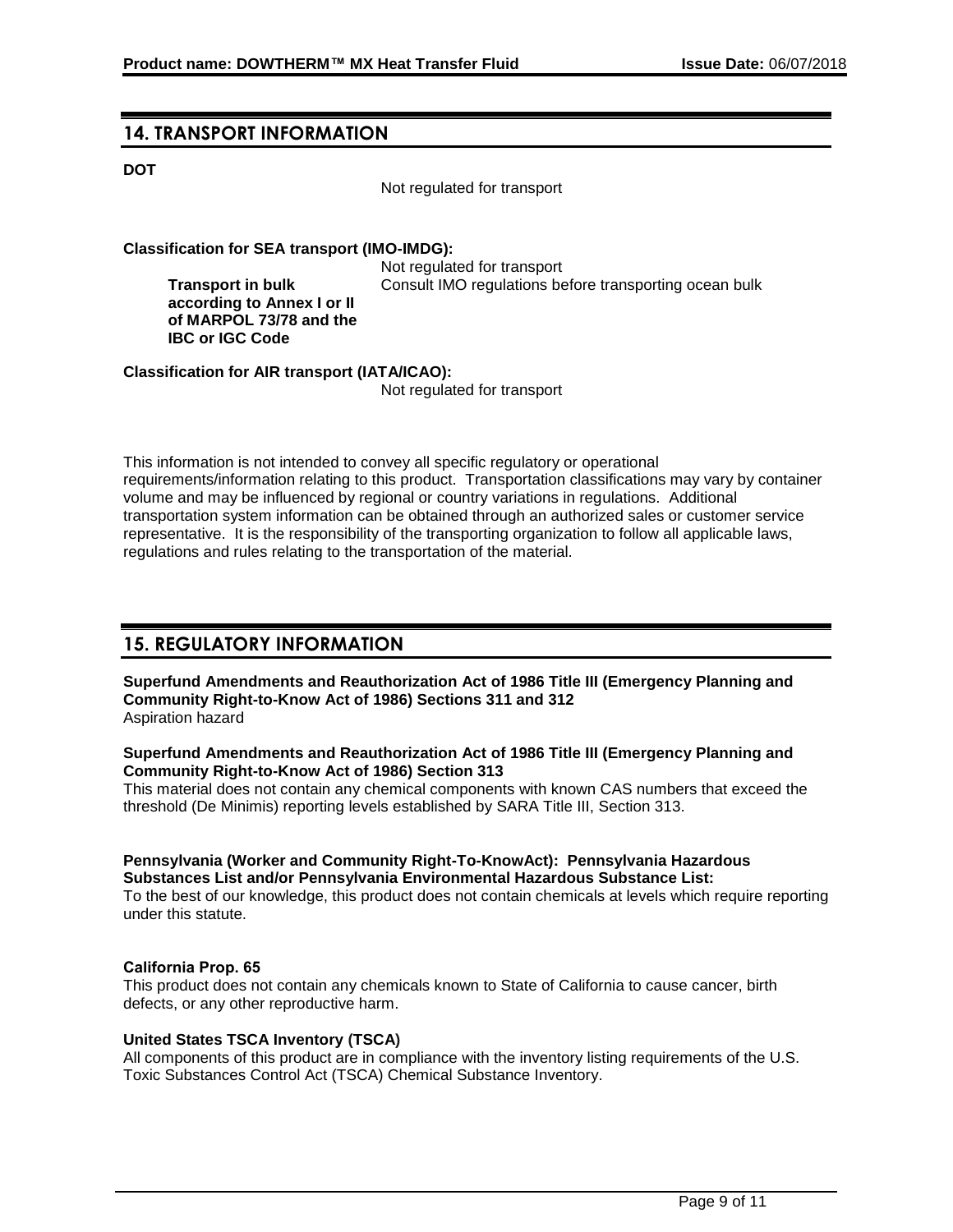## **16. OTHER INFORMATION**

#### **Hazard Rating System**

**NFPA**

| Health | Flammability | <b>Instability</b> |
|--------|--------------|--------------------|
|        |              |                    |

#### **Revision**

Identification Number: 138898 / A001 / Issue Date: 06/07/2018 / Version: 6.1 Most recent revision(s) are noted by the bold, double bars in left-hand margin throughout this document.

#### **Full text of other abbreviations**

AICS - Australian Inventory of Chemical Substances; ASTM - American Society for the Testing of Materials; bw - Body weight; CERCLA - Comprehensive Environmental Response, Compensation, and Liability Act; CMR - Carcinogen, Mutagen or Reproductive Toxicant; DIN - Standard of the German Institute for Standardisation; DOT - Department of Transportation; DSL - Domestic Substances List (Canada); ECx - Concentration associated with x% response; EHS - Extremely Hazardous Substance; ELx - Loading rate associated with x% response; EmS - Emergency Schedule; ENCS - Existing and New Chemical Substances (Japan); ErCx - Concentration associated with x% growth rate response; ERG - Emergency Response Guide; GHS - Globally Harmonized System; GLP - Good Laboratory Practice; HMIS - Hazardous Materials Identification System; IARC - International Agency for Research on Cancer; IATA - International Air Transport Association; IBC - International Code for the Construction and Equipment of Ships carrying Dangerous Chemicals in Bulk; IC50 - Half maximal inhibitory concentration; ICAO - International Civil Aviation Organization; IECSC - Inventory of Existing Chemical Substances in China; IMDG - International Maritime Dangerous Goods; IMO - International Maritime Organization; ISHL - Industrial Safety and Health Law (Japan); ISO - International Organisation for Standardization; KECI - Korea Existing Chemicals Inventory; LC50 - Lethal Concentration to 50 % of a test population; LD50 - Lethal Dose to 50% of a test population (Median Lethal Dose); MARPOL - International Convention for the Prevention of Pollution from Ships; MSHA - Mine Safety and Health Administration; n.o.s. - Not Otherwise Specified; NFPA - National Fire Protection Association; NO(A)EC - No Observed (Adverse) Effect Concentration; NO(A)EL - No Observed (Adverse) Effect Level; NOELR - No Observable Effect Loading Rate; NTP - National Toxicology Program; NZIoC - New Zealand Inventory of Chemicals; OECD - Organization for Economic Co-operation and Development; OPPTS - Office of Chemical Safety and Pollution Prevention; PBT - Persistent, Bioaccumulative and Toxic substance; PICCS - Philippines Inventory of Chemicals and Chemical Substances; (Q)SAR - (Quantitative) Structure Activity Relationship; RCRA - Resource Conservation and Recovery Act; REACH - Regulation (EC) No 1907/2006 of the European Parliament and of the Council concerning the Registration, Evaluation, Authorisation and Restriction of Chemicals; RQ - Reportable Quantity; SADT - Self-Accelerating Decomposition Temperature; SARA - Superfund Amendments and Reauthorization Act; SDS - Safety Data Sheet; TCSI - Taiwan Chemical Substance Inventory; TSCA - Toxic Substances Control Act (United States); UN - United Nations; UNRTDG - United Nations Recommendations on the Transport of Dangerous Goods; vPvB - Very Persistent and Very Bioaccumulative

### **Information Source and References**

This SDS is prepared by Product Regulatory Services and Hazard Communications Groups from information supplied by internal references within our company.